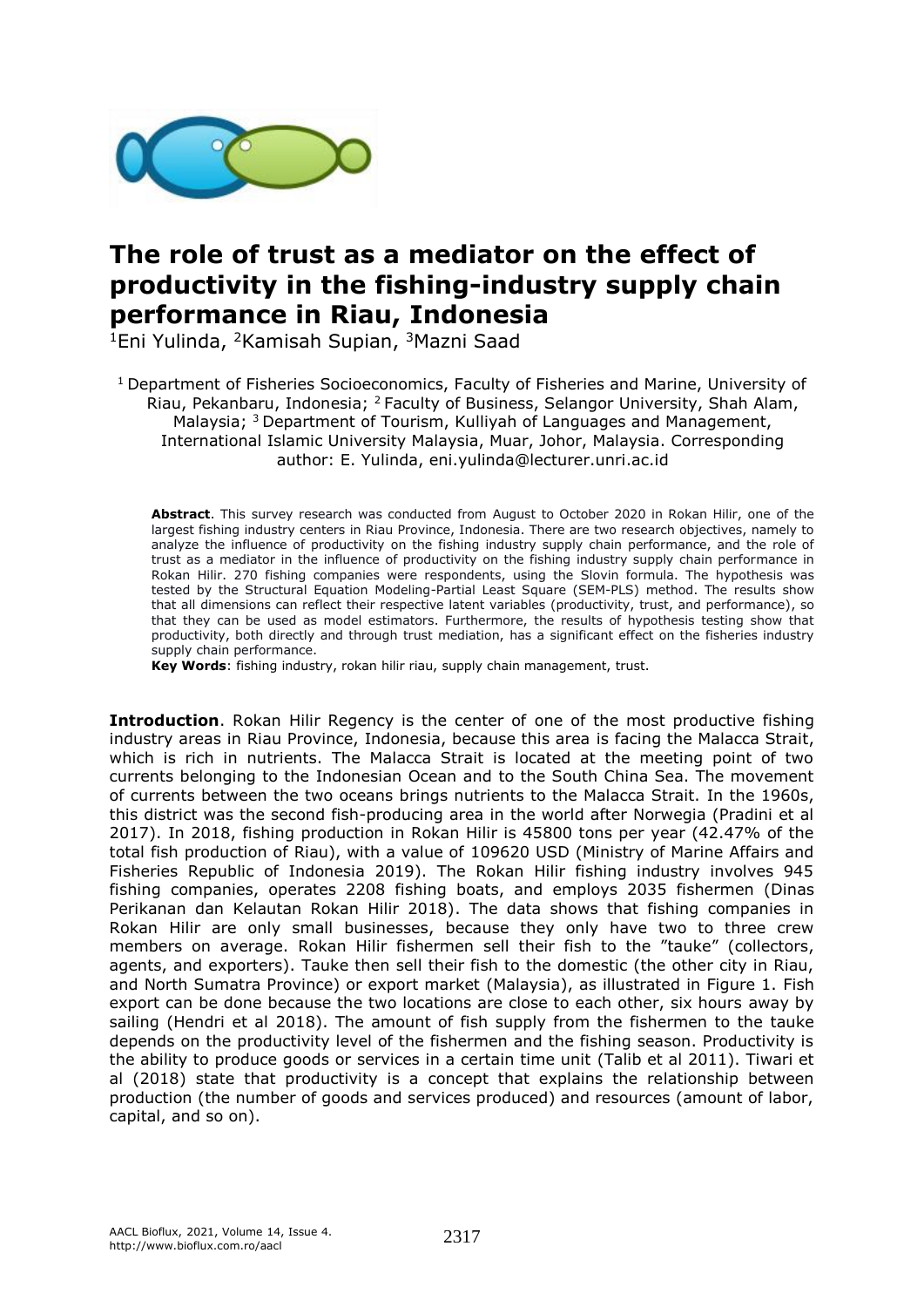

Figure 1. The tauke-fishermen relationship pattern in Rokan Hilir (Hendri et al 2018).

Four factors determine fishing companies/fishermen productivity, namely business capital, fishing boat size, fishing gear size, and the number of fishermen/crew workers (Pratama et al 2016). Capital represents all costs required by fishermen for fishing operations. In Indonesia, capital is often an inhibiting factor for fishing activities because the fishermen have deficient access to banking (Masyhuri 2014). The fishing boat size determines the fishing boat's ability to reach the fishing area (Suryana et al 2013; Palembang et al 2013). Large fishing boats are more productive because they can reach farther fishing areas (Niam & Hasanudin 2017). Purwanto & Nugroho (2011) found that the trawl size affects fish production in Kendari, Indonesia. Other factors that affect fish production are the size of fishing gear and the number of crew (Rachman et al 2013; Azis et al 2017). Aji et al (2013) suggest that the size of fishing gear (net-type) affects fish production in Bulu, Indonesia. Meanwhile, research by Suryana et al (2013) concluded that the length of fishing gear (a type of purse seine) affects fish production.

Apart from fishermen productivity, fish production is also influenced by seasons. In Rokan Hilir, during the west monsoon around December-April, the weather is usually extreme, where the wind is blowing hard, and the sea waves can reach up to two meters high. As a result, half the fishermen do not catch fish, so fish production drops (Pradini et al 2017). Fishermen productivity and fishing season affect the supply of fish to the tauke, which in turn will also affect the supply chain of the fishing industry in Rokan Hilir District. According to Mentzer et al (2001), the supply chain is a network of interconnected and interdependent organizations that work together to improve the flow of goods from suppliers to users, the flow of money from users to suppliers, and the flow of information from suppliers to users and vice versa. Furthermore, Lee & Ritzman (2002) and Scholten & Fynes (2017) explain that the supply chain includes all activities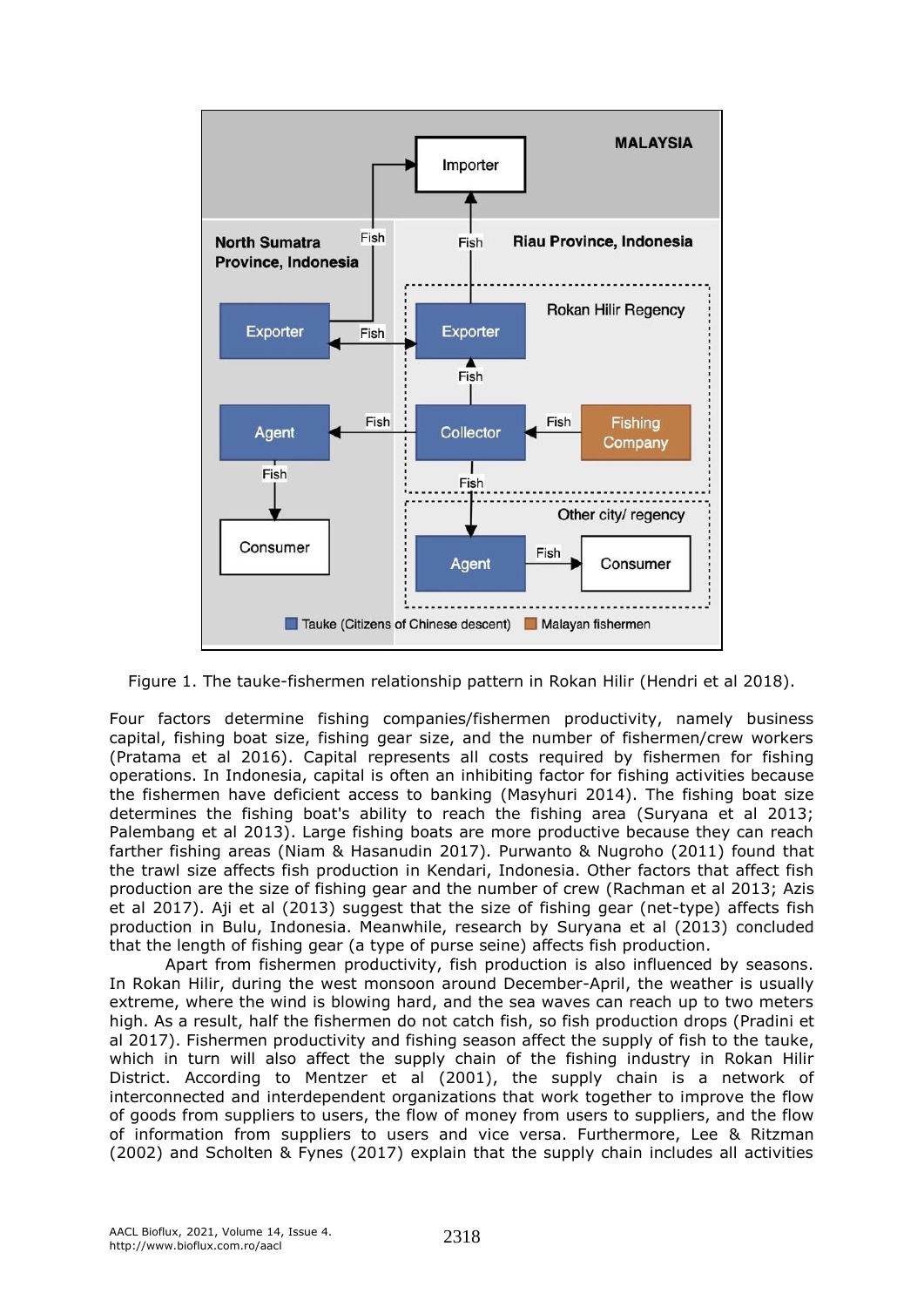related to the goods flow, money flow, and information flow between entities involved in the supply chain.

To ensure the stability of the fish supply chain, the tauke tries to maintain good relations with the fishermen. According to El-Amady (2015), in the tauke-fisherman relationship, the tauke acts as a socio-economic institution, which can regulate the production, distribution, and consumption processes of the community. The taukefisherman relationship occurs because there is a sense of trust. Trust is the willingness to take risks (Hossain & Ouzrout 2012), and the expectation that buyers and sellers will act according to the agreed commitments (Wu & Pullman 2015). Trust is considered as the basis for a strategic partnership between sellers and buyers (Spekman 1988). Trust and commitment will foster a desire to expand relationships in the future and in long-term engagement (Abosag et al 2006). Trust can improve supply chain performance. A study conducted by Kwon & Suh (2004) revealed that a company's trust in its supply chain partners is closely related to both parties' investment and behavioral uncertainty. In addition, sharing information can reduce the level of behavioral uncertainty, which increases the level of trust, whereas conflict can disrupt trust.

The effect of trust on supply chain performance has often been studied. Tejpal et al (2013) found that the higher the trust level, the better the supply chain management performance. Liu et al (2013) also concluded that supply chain management, trust, and risk factors are important because the entities involved are interdependent. However, according to Osman & Ilham (2013), trust can also act as a mediator in the relationship between two variables. The results of the study revealed that trust partially mediates the relationship between customer satisfaction and customer loyalty in the rural tourism industry in Malaysia.

Based on these reasons, it is necessary to research the role of trust as a mediator in the influence of productivity on the fishing-industry supply chain performance in Rokan Hilir, Riau, Indonesia, as illustrated in Figure 2. The four hypotheses proposed in this study are:

 $H1_1$ : Productivity has a significant influence on the fishing-industry supply chain performance.

H1a: Productivity through trust has a significant influence on the fishing-industry supply chain performance.

H2: Productivity has a significant influence on trust.

H3: Trust has a significant influence on the fishing-industry supply chain performance.



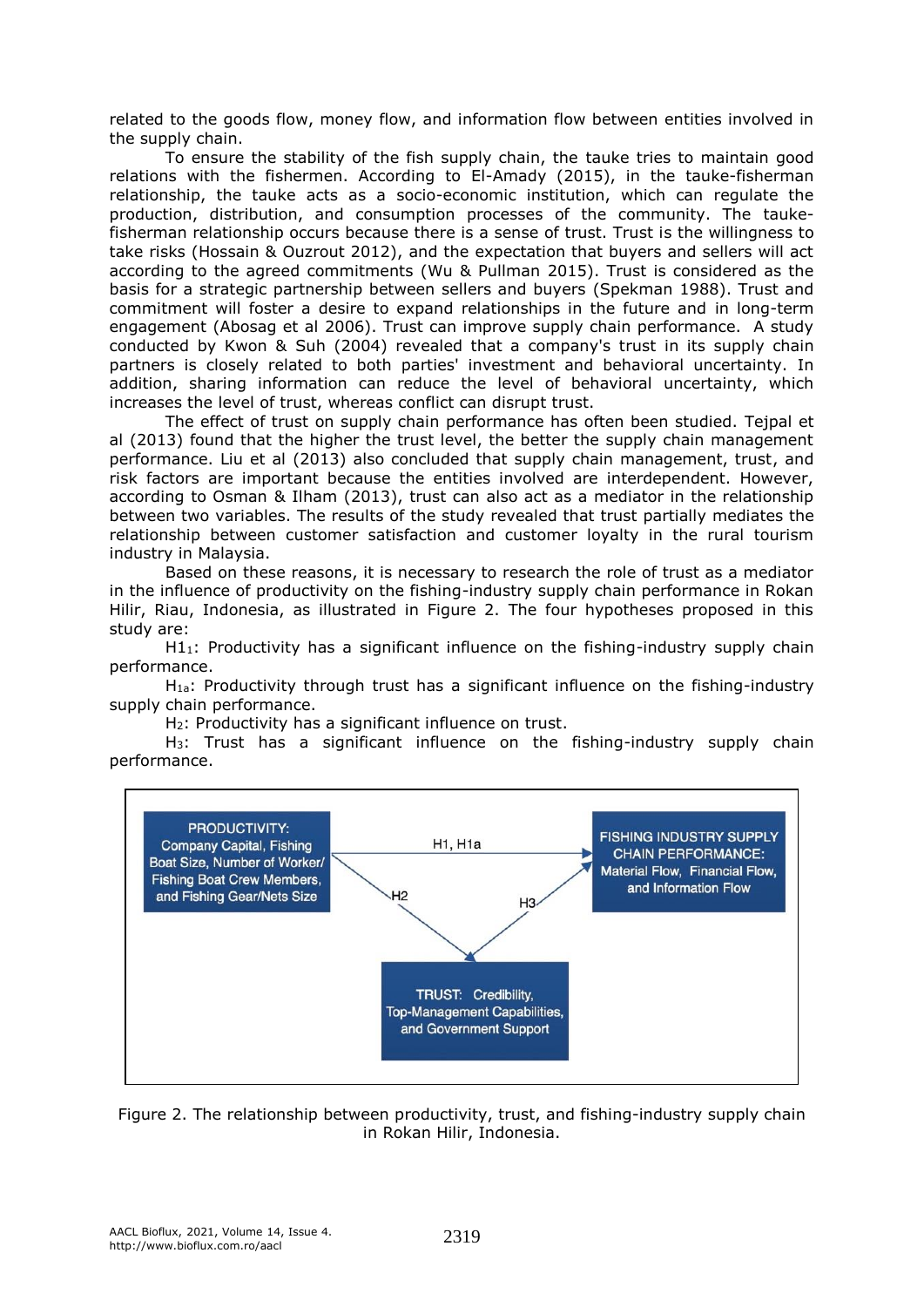## **Material and Method**

*Description of the study sites*. The survey was conducted from August to October 2020, in Rokan Hilir Regency, Riau Province. There are four sampling locations that were determined purposively, namely Panipahan, Bangko, Sinaboi, and Kubu Babussalam (Figure 3).



Figure 2. Rokan Hilir, Riau Province (BPS Rokan Hilir 2020).

*Population and respondents*. The population in this study was represented by 945 fishing companies in Rokan Hilir Regency, spread over four locations. Respondents were were represented by 270 companies, and determined using the Slovin's formula. According to Hidayat (2017), the Slovin's formula is a mathematical system used to calculate the population number of certain unknown objects. The equation of Slovin's formula is the following:

 $n=N/(1+Ne)$ 

Where: n - sample size; N - population size; e - margin of error.

Respondents were selected by proportional purposive sampling, Panipahan with 98 respondents, Bangko with 86 respondents, Sinaboi with 74 respondents, and Kubu Babussalam with 12 respondents.

**Data collection**. The data was collected using a survey method, by systematically distributing questionnaires to respondents (Kahneman et al 2004; Ferdinand 2011; Sugiyono 2019). The types of data collected are primary data and secondary data. The primary data covers productivity, which consist of company capital (X1), fishing boat size (X2), the number of workers/crew members (X3), fishing gear size (X4); trust, which consist of credibility (X5), top-management capabilities (X6), government support (X7); financial flow (Y1), material flow (Y2), and information flow (Y3). Meanwhile, secondary data was obtained from books and other written documentation published by related institutions/agencies.

*Statistical analysis*. The data analysis was carried out in two stages, namely testing the instrument, and testing the hypothesis. The SPSS (Statistical Package for Social Science) software version 25.0, was used for instrument testing. The hypothesis was tested using the SEM-PLS (Structural Equation Modeling - Partial Least Square) method with the help of SmartPLS version 3.2.8 software. This method is effectively used to solve the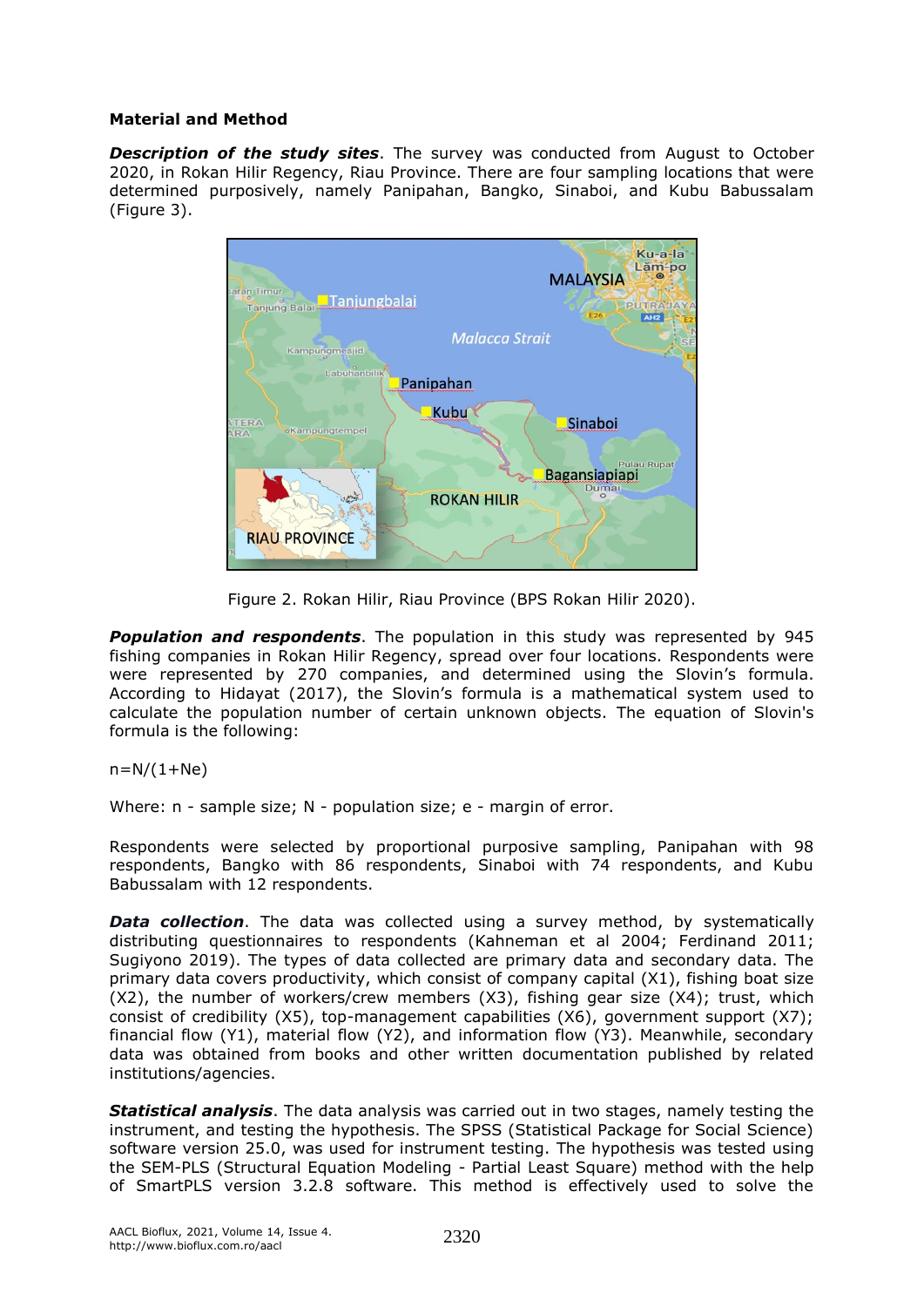relationship (causality) between variables in a comprehensive, complex, and broad system. It can also be used to determine the dimensions that make up variables, test the validity and reliability of an instrument, ensure the accuracy of the model, and test the effect of a variable on other variables (Hair et al 2016). The SmartPLS application uses the bootstrap method (random multiplication), not needing a normality test, random sampling, nor a minimum number of samples (Syahrir et al 2020). PLS analysis is carried out in two stages, namely the evaluation of the measurement model (external model), and the structural model evaluation (inner model). The external model is used to obtain the validity and reliability of the research construct, while the inner model is used to answer the hypothesis. The evaluation of the inner model can be seen from the value of the coefficient of determination (R-Square or  $\mathsf{R}^2$ ), and the value of t-statistics. The value of  $R<sup>2</sup>$  shows how many percent of a variable can explain other variable. Variables that cannot be explained are explained by other variables not included in the research model (Sarstedt et al 2017). Hypothesis testing of the bootstrap procedure was used to obtain the t-statistic value for each path relationship. Furthermore, the t-statistic value was compared with the t-table value using a 95% confidence level (α=0.05). If the t-statistic was higher than the t-table value, the hypothesis is accepted. The t test uses the twoway (two-tailed) method (Sarwono 2010).

## **Results and Discussion**

*Measurement model evaluation (outer model)*. The analysis results show that the loading factor value of all variable dimensions is higher than 0.6 (Figure 3). Therefore, all dimensions can reflect their respective latent variables significantly, and they can be used as model estimators. According to Ghozali & Latan (2015), individual reflective measures are high if the correlation value exceeds 0.6.



Figure 3. The results of the measurement model analysis.

*Structural model evaluation (inner model)*. The results of the analysis showed that the  $R<sup>2</sup>$  value of the trust variable was 0.408, and the performance variable was 0.551. Thus, the trust variable can be described by variable productivity of 40.8%, while the rest is explained by other variables not included in this research model. Furthermore, the performance variable can be described by the productivity and trust variables, with a proportion of 55.1%, while the rest is explained by other variables not included in this research model. The results show that the t-statistic value for all path relationships was higher than the t-table value (1.96), and  $p<0.05$  (Table 1). The t-statistical value of the effect of productivity on performance was 3.284; the effect of productivity on trust was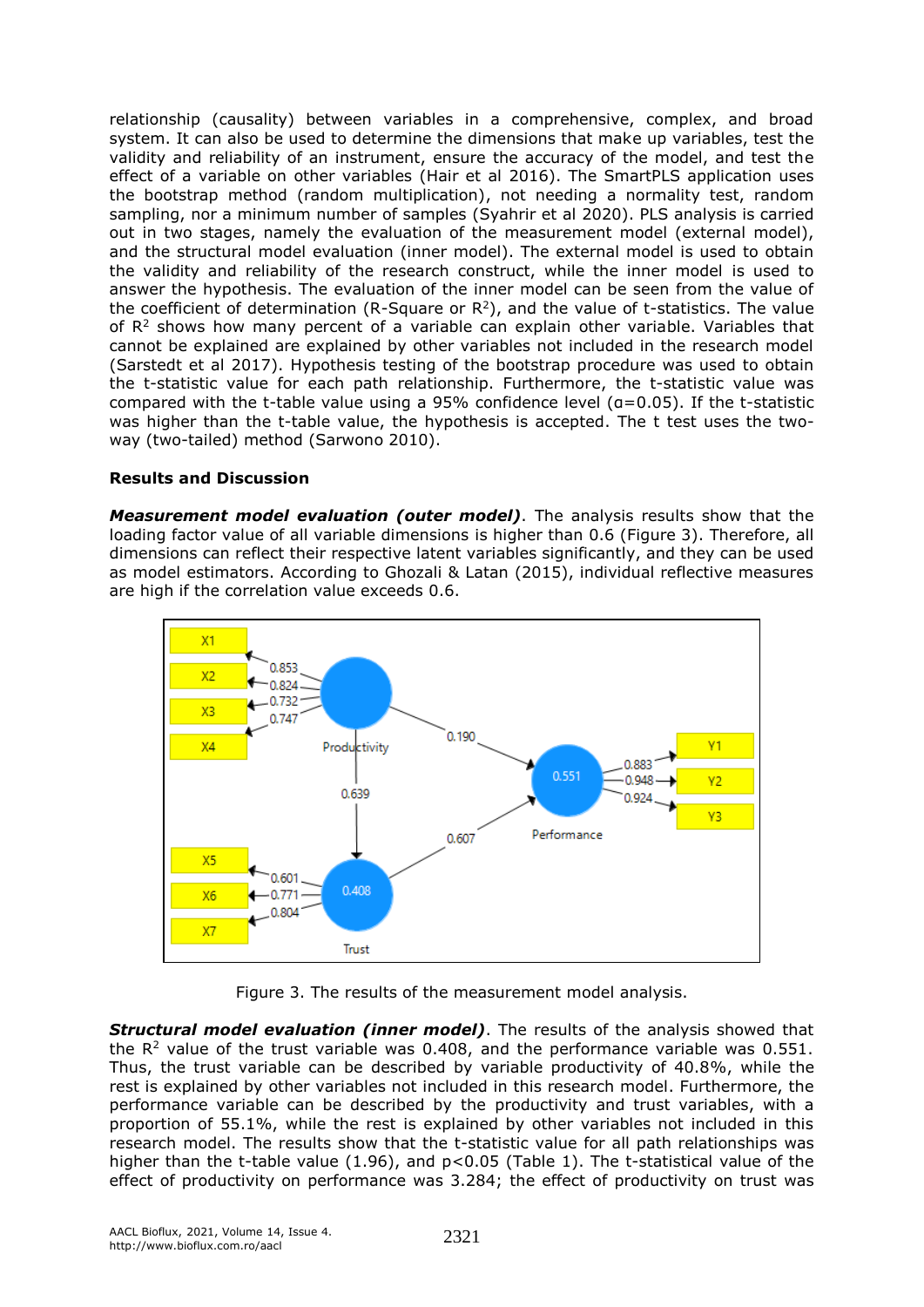12.615; the effect of trust on performance was 9.817; and the effect of productivity on performance through trust was 9.305. Thus, all variables are declared significant. This means that the fishing industry performance in Rokan Hilir is affected by productivity, either directly or indirectly (through mediating trust).

Table 1

| The results of the t-test analysis                                  |                        |                      |                                              |                                    |                |
|---------------------------------------------------------------------|------------------------|----------------------|----------------------------------------------|------------------------------------|----------------|
|                                                                     | Original<br>sample (O) | Sample<br>mean $(M)$ | Standard<br>deviatio<br>n<br><i>'STDEV</i> ) | <b>T</b> Statistics<br>( O/STDEV ) | P<br>values    |
| Productivity $\rightarrow$<br>Performance                           | 0.190                  | 0.189                | 0.058                                        | 3.284                              | 0.001          |
| Productivity $\rightarrow$ Trust<br>Trust $\rightarrow$ Performance | 0.639<br>0.607         | 0.637<br>0.613       | 0.051<br>0.062                               | 12.615<br>9.817                    | 0.000<br>0.000 |
| Productivity $\rightarrow$ Trust $\rightarrow$<br>Performance       | 0.387                  | 0.395                | 0.042                                        | 9.305                              | 0.000          |

The effect of productivity on the performance of the fishing industry supply chain in Rokan Hilir occurs because productivity is related to production factors. There are four dimensions that reflect production factors, namely company capital, fishing boat size, fishing gear size, and the number of workers. The analysis results show that the four production factors can reflect the productivity variables well. These results are in line with other studies. Puluhulawa et al (2016) concluded that company capital, fishing boat size, and the number of workers simultaneously had a significant effect on the fish production in Gorontalo, Indonesia. A greater company capital will bring a higher fish production; a bigger fishing boat will have a better ability to reach the fishing area; and a higher number of crew members will have a better ability to operate the fishing gear. Nelwan et al (2015) added that the size of the fishing gear affects the amount of fish production in Sinjai, Indonesia. Likewise, Purwanto & Nugroho (2011) concluded that fishing boat size has a significant effect on fish catch using trawlers in Kendari waters, Indonesia. Lestari et al (2017) found that the number of worker had a significant effect on fish catch in Cilacap, Central Java. Abdul Talib et al (2007) concluded that the number of workers, together with the cost of tie and ship type, has a significant effect on the fish catch in Negeri Sembilan.

The effect of trust on the fishing industry supply chain performance in Rokan Hilir can occur in two ways. Firstly, there is a patron-client relationship between fishing companies and tauke; secondly, there is a kinship between fellow tauke. This is following the opinion El-Amady (2014), who states that in the tauke-fisherman relationship, the tauke can help the production, distribution, and consumption processes of the community. Tauke buys all the fish, sells all the basic needs of fishermen in debt, lends money to fishermen, and ensures the continuity of household consumption of fishermen during the big wave season at sea. On the other hand, fishermen will fulfill their commitment, selling fish to the tauke, even though the price is below the normal market range. Meanwhile, the mutual trust that occurs between the tauke is based on the existence of ethnic relations and family ties. According to Hendri et al (2018), the fishing industry business relationship among tauke in Rokan Hilir, tauke in Rokan Hilir and tauke in other regencies/cities in Riau Province, and tauke in Riau and tauke in North Sumatra Province can occur because of ethnic relations. The tauke are generally Indonesian citizens of ethnic Chinese origin. Even among the fish tauke (collectors, exporters, and agents), some have family ties. The relationship between the fishermen and the tauke, as well as fellow tauke in Rokan Hilir, is based on mutual trust. The fishing industry's supply chain performance is also related to trust. According to Supian & Rashid (2018), good supply chain performance can occur if there is high trust and strong commitment among the entities involved. Trust is very important because supply chain relationships always involve a higher level of interdependence between competitors (Prahinski &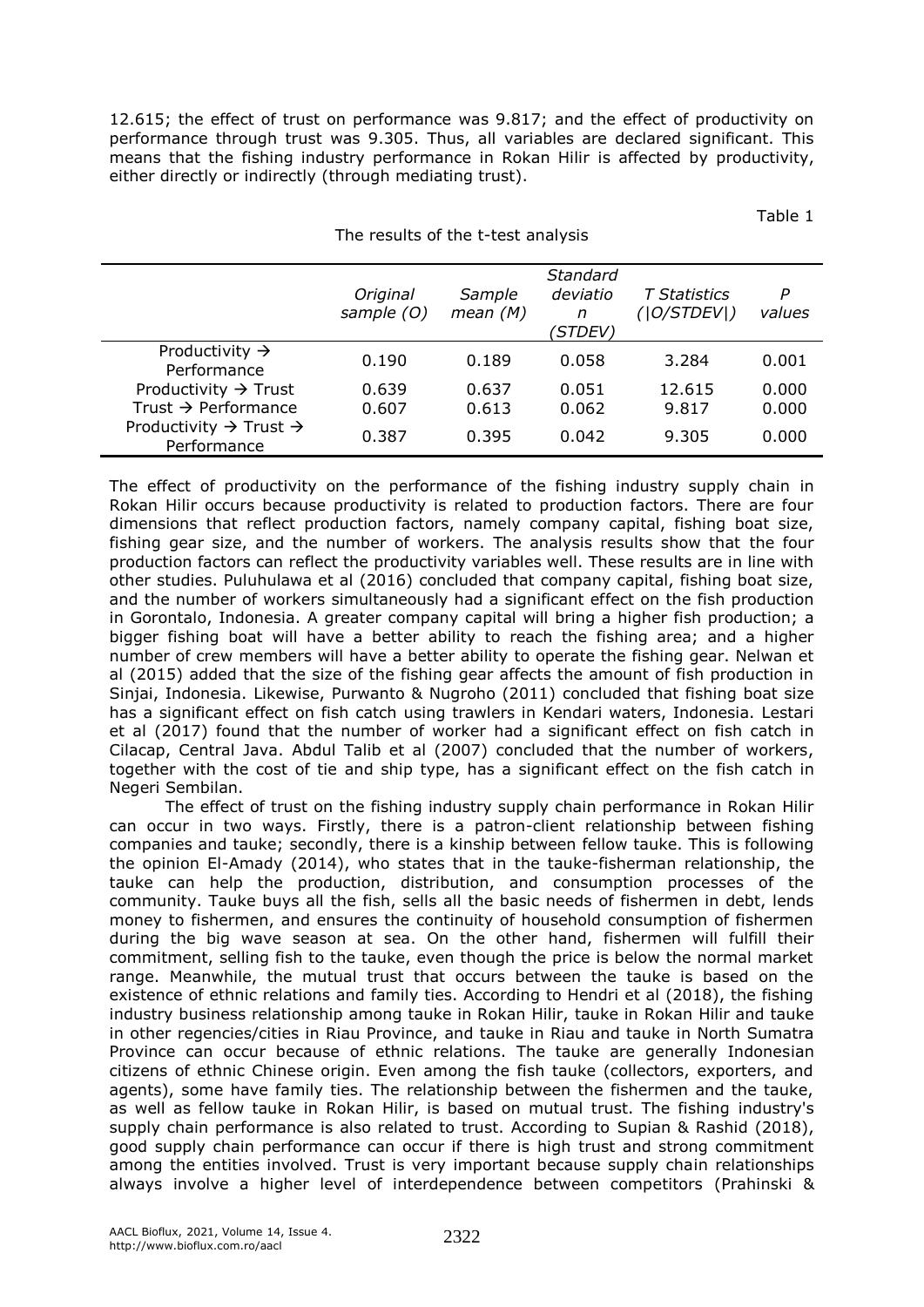Benton 2004). The research conducted by Fauzi et al (2019) concluded that trust significantly affects commitment in the practice of cash "waqf" services offered even by some banks. "Waqf" in Islam is a treasure set aside to be granted to other people or social institutions with the aim of overcoming economic and social inequality.

Trust also plays a role as a mediator in the relationship between productivity and performance of the fishing industry supply chain in Rokan Hilir Regency. The mediation role of trust is only 40.8%, the rest being influenced by other mediators. Several studies reveal the trust role as a mediator in the relationship between supply chain performance variables. Song et al (2019) found that relationship-based trust proved to be the most significant in influencing decision making. Trust is an important element in enhancing collaboration and reducing conflict in the governance of the transboundary natural resource system network in Andrew's Great Lakes fisheries policy network. Yasir & Khan (2020) found that ethical leadership with employee trust can reduce the likelihood of deviant behavior at work in the Khyber Pakhtunkhwa public sector hospital, Pakistan. Ethical leadership is proven to help foster employee trust, suppressing the emergence of deviant behavior in the hospital.

**Conclusions**. This study concludes that productivity, either directly or through trust mediation, has a significant effect on the performance of the fishing industry supply chain in Rokan Hilir Regency, Indonesia. The mediation role of trust is only 40.8%. Therefore, further research is needed to explore other variables as mediators in the relationship between trust and the performance of the fishing industry supply chain in the regency.

**Acknowledgements**. This research has received support from various parties. For that, we would like to thank the Government of Rokan Hilir Regency and the Rokan Hilir Fisheries and Marine Service. We also express our gratitude to the students of Social Economics of Fisheries Department, Faculty of Fisheries and Marine, University of Riau, who have helped as enumerators for data collection.

**Conflict of Interest**. The authors declare that there is no conflict of interest.

## **References**

- Abdul Talib B., Jaafar A., Siwar C., 2007 Fishing by fishermen from Negeri Sembilan: An empirical study]. International Journal of Management Studies (IJMS) 14(1):219-230. [In Malaysian].
- Abosag I., Tynan C., Lewis C., 2006 The commitment-trust theory : The British and Saudi Arabian cross-national perspectives. The  $22<sup>nd</sup>$  IMP Conference, Industrial Marketing and Purchasing Group, Milan, 24 p.
- Aji I. N., Wibowo B. A., Asriyanto A., 2013 [Production factor analysis of cantrang fishing equipment catches in fish landing base of Bulu, Tuban Regency]. Journal of Fisheries Resources Utilization Management and Technology 2(4):50-58. [In Indonesian<sub>1</sub>.
- Azis M. A., Iskandar B. H., Novita Y., 2017 [Design study of traditional ring trawlers in Pinrang Regency: Case study of the Cahaya Arafah fishing boat]. Journal of Albacore  $1(1):69-76$ . [In Indonesian].
- Dinas Perikanan dan Kelautan Rokan Hilir, 2018 Fishing Overview in Rokan Hilir Regency]. [In Indonesian].
- El-Amady M. R., 2014 Tauke and debt of culture: Socio-cultural change of village community. 1<sup>st</sup> Edition]. AG Litera, Yogyakarta, 237 p. [In Indonesian].
- El-Amady M. R., 2015 [Ethics and emics in ethnographic works]. Journal of Antropologi: Isu-Isu Sosial Budaya 16(2):167-173. [In Indonesian].
- Fauzi M. H., Yahya S., Haron M. S., Abu Zahrin S. N., 2019 The role of online facility in cash waqf contribution: Experience of Bank Muamalat Malaysia Berhad (BMMB). South East Asia Journal of Contemporary Business, Economics and Law 19(2):46- 55.
- Ferdinand A., 2011 [Management research methods: Research guidelines for writing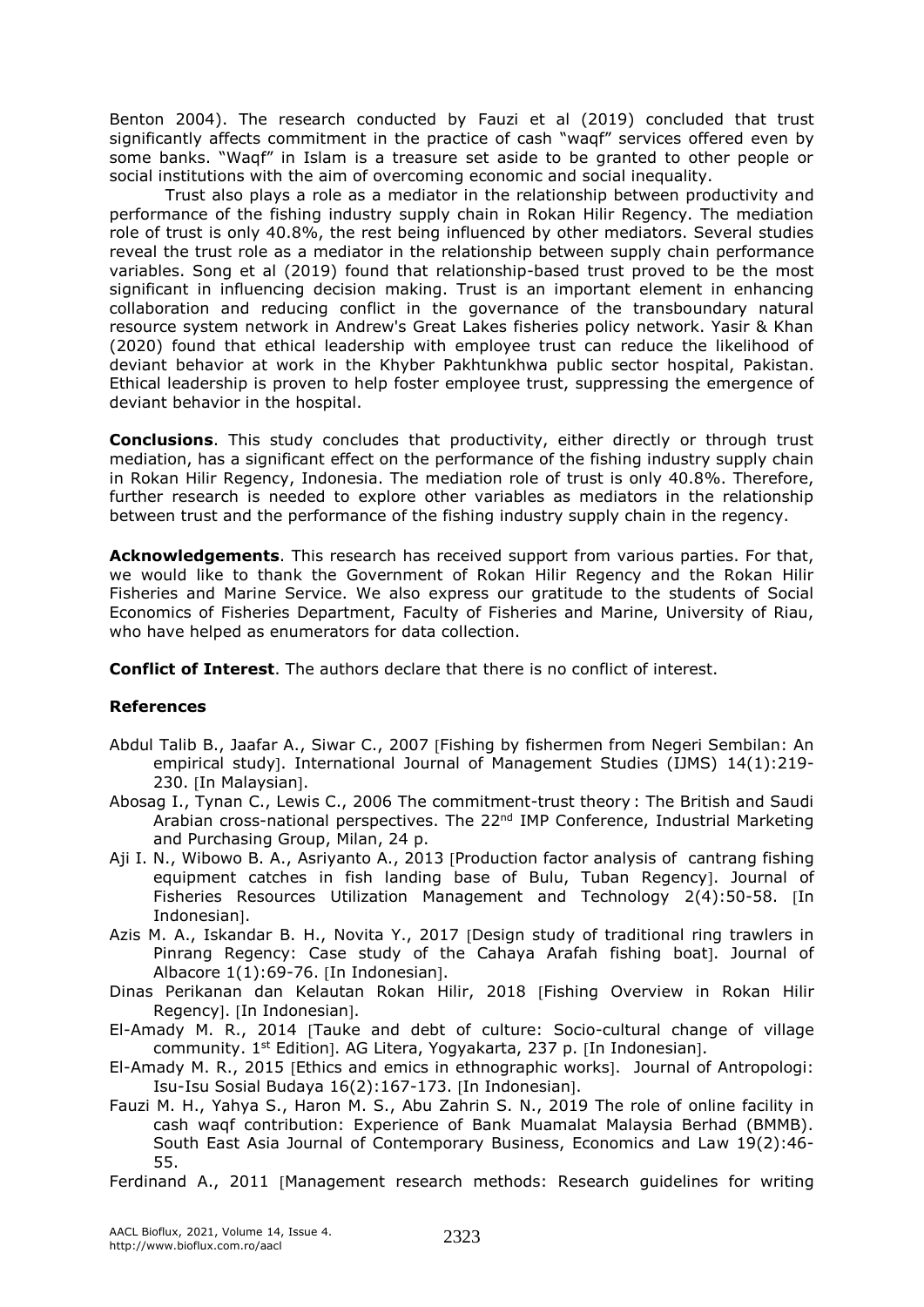thesis, thesis and dissertation of management science. 5<sup>th</sup> Edition]. Badan Penerbit Universitas Diponegoro, Semarang, Indonesia, 150 p. [In Indonesian].

- Ghozali I., Latan H., 2015 [Partial least squares: Engineering concepts using SmartPLS 3.0]. Badan Penerbit Universitas Diponegoro, Semarang, Indonesia, 290 p. [In Indonesian].
- Hair Jr. J. F., Hult G. T. M., Ringle C., Sarstedt M., 2016 A primer on partial least squares structural equation modeling. 2<sup>nd</sup> Edition. Sage Publishing, Newbury Park, California, 384 p.
- Hendri R., Yulinda E., Hamid H., 2018 Analysis of fish export management in Panipahan, Rokan Hilir, Riau Province. IOP Conference Series: Earth and Environmental Science, 430:012018, 6 p.
- Hidayat A., 2017 [How to calculate Slovin's formula for sample size]. Available at: https://www.statistikian.com/2017/12/hitung-rumus-slovin-sampel.html. [In Indonesian].
- Hossain S. A., Ouzrout Y., 2012 Trust model simulation for supply chain management. 15<sup>th</sup> International Conference on Computer and Information Technology (ICCIT), IEEE, Chittagong, Bangladesh, pp. 376-383.
- Kahneman D., Krueger A. B., Schkade D. A., Schwarz N., Stone A. A., 2004 A survey method for characterizing daily life experience: The day reconstruction method. Science 306(5702):1776-1780.
- Kwon I. W., Suh T., 2004 Factors affecting the level of trust and commitment in supply chain relationships. Journal of Supply Chain Management 14(1):4-14.
- Lee J. K., Ritzman L. P., 2002 Operations management: Strategy and analysis.  $6^{th}$ Edition. Prentice Hall, New Jersey, 883 p.
- Lestari S., Mudzakir A. K., Sardiyatmo, 2017 Analysis of catch per unit effort and factors affecting catch of yellowfin tuna (*Thunnus albacares*) on ocean fishing port of Cilacap. Journal of Fisheries Resources Utilization Management and Technology 5(4):43-51.
- Liu X., Li Q., Lai I. K. W., 2013 A trust model for the adoption of cloud-based supply chain management systems: A conceptual framework. The  $2013<sup>th</sup>$  International Conference on Engineering, Management Science and Innovation (ICEMSI), IEEE, Taipa, Macao 4 p.
- Masyhuri, 2014 [Non-formal financing of arrest fisheries: Muncar and Bitung cases]. Jurnal Ekonomi dan Pembangunan 22(2):135-147. [In Indonesian].
- Mentzer J. T., William D., Keebler J. T., Soonhong M., Nix N. W., Smith C. D., Zacharia D., 2001 Defining supply chain management. Journal of Business Logistics 22(2):1- 25.
- Nelwan A. F. P., Sudirman, Nursam M., Yunus M. A., 2015 [Fishing productivity of pelagic fishes in the waters of Sinjai Regency on East-West monsoon transition]. Journal of Fisheries Science 17(1):18-26. [In Indonesian].
- Niam W. A., Hasanudin H., 2017 Fishing boats design in the southern sea waters of Malang]. Jurnal Teknik ITS 6(2):G246-G252. [In Indonesian].
- Osman Z., Ilham S., 2013 A study of mediating effect of trust on customer satisfaction and customer loyalty relationship in Malaysian rural tourism. European Journal of Tourism Research 6(2):192-206.
- Palembang S., Luasunaung A., Pangalila F. P. T., 2013 [The design study of the 13 GT multifunctional fiberglass fishing boat at the shipyard of CV. Cipta Bahari Nusantara, Minahasa North Sulawesi]. Jurnal Ilmu dan Teknologi Perikanan Tangkap 1(3):87-92. [In Indonesian].
- Pradini U. R., Yulinda E., Arief H., 2017 [Distribution and marketing margin of the fish catch in Bangliau Hasan, West Bagan, Bangko District, Rokan Hilir Regency, Riau. Jurnal Berkala Perikanan Terubuk 45(3):87-97. [In Indonesian].
- Prahinski C., Benton W. C., 2004 Supplier evaluations: Communication strategies to improve supplier performance. Journal of Operations Management 22:39-62.
- Pratama M. A. D., Hapsari T. D., Triarso I., 2016 [Factors affecting the production of purse seine unit in fishing base Muncar Fishing Port Banyuwangi, East Java]. Indonesian Journal of Fisheries Science and Technology 11(2):120-128. [In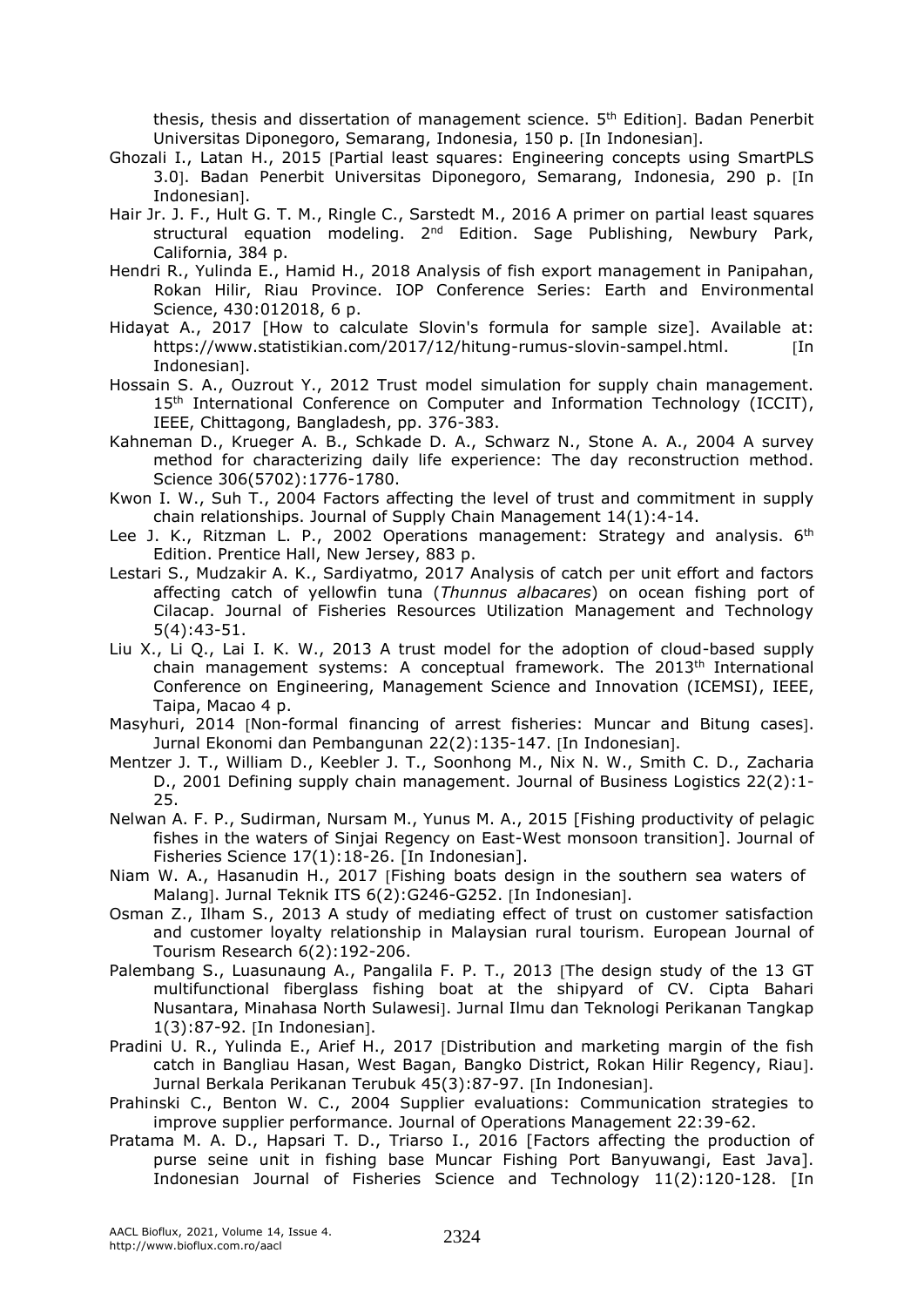Indonesian].

- Puluhulawa J. N., Rauf A., Halid A., 2016 The factors analysis that affect fishermen's catch in Bilato District, Gorontalo Regency. Journal of Agrinesia 1(1):445-457. In Indonesian].
- Purwanto, Nugroho D., 2011 [Catching power of ring trawlers and fishing effort in small pelagic fisheries in the Java Sea]. Jurnal Penelitian Perikanan Indonesia  $17(1):23-$ 30. In Indonesian.
- Rachman S., Purwanti P., Probolinggo S. K., Timur J., Probolinggo K., Payang J., 2013 [Factor analysis of production and feasibility work of large net (payang)]. Jurnal ECSOFiM 1(1):69-91. [In Indonesian].
- Sarstedt M., Ringle C. M., Hair J. F., 2017 Partial least squares structural equation modeling. Homburg A. V. C., Klarmann M. (eds), Springer International Publishing, Netherland, 40 p.
- Sarwono J., 2010 [Basic understanding of structural equation modeling (SEM)]. Jurnal Ilmiah Manajemen Bisnis 10(3):173-182. [In Indonesian].
- Scholten K., Fynes B., 2017 Risk and uncertainty Management for sustainable supply chains. In: Sustainable supply chains. Bouchery Y., Corbett C., Tan T. (eds), Springer Series in Supply Chain Management, Vol. 4, Cham, pp. 413-436.
- Song A. M., Temby O., Kim D., Saavedra Cisneros A., Hickey G. M., 2019 Measuring, mapping and quantifying the effects of trust and informal communication on transboundary collaboration in the Great Lakes fisheries policy network. Global Environmental Change 54(5):6-18.
- Spekman R. E., 1988 Strategic supplier selection: Understanding long-term buyer relationships. Business Horizons 31(4):75-81.
- Sugiyono, 2019 [Quantitative, qualitative and R&D research methods. 2<sup>nd</sup> Edition]. Alfabeta, Bandung, Indonesia, 464 p. [In Indonesian].
- Supian K., Rashid N. A., 2018 The role of supplier, top management and government in halal practices integrity of Malaysian food business. International Journal of Asian Social Science 8(8):549-559.
- Suryana S., Rahardjo I., Sukandar S., 2013 [The effect of net length, ship size, engine PK, and crew number on fish production at purse seine catching equipment in Prigi Waters, Trenggalek Regency, East Java]. Jurnal Pemanfaatan Sumberdaya Perikanan dan Kelautan 1(1):36-43. [In Indonesian].
- Syahrir, Danial, Yulinda E., Yusuf M., 2020 Application of the SEM-PLS method in the coastal and ocean resources management]. IPB Press, Bogor, 236 p. [In Indonesian<sub>]</sub>.
- Talib F., Rahman Z., Qureshi M. N., 2011 A study of total quality management and supply chain management practices. International Journal of Productivity and Performance Management 60(3):268-288.
- Tejpal G., Garg R. K., Sachdeva A., 2013 Trust among supply chain partners: a review. Measuring Business Excellence 17(1):51-71.
- Tiwari S., Wee H. M., Daryanto Y., 2018 Big data analytics in supply chain management between 2010 and 2016: Insights to industries. Computers & Industrial Engineering 115:319-330.
- Wu Z., Pullman M. E., 2015 Cultural embeddedness in supply networks. Journal of Operations Management 37(1):45-58.
- Yasir M., Khan N., 2020 Mediating role of employees' trust in the relationship between ethical leadership and workplace deviance in the public sector hospitals of Khyber Pakhtunkhwa. Leadership, Education, Personality: An Interdisciplinary Journal 2(2):113-123.
- \*\*\* BPS Rokan Hilir, 2020 [Rokan Hilir in figures 2019]. BPS, Bagansiapiapi, 201 p. [In Indonesian<sub>]</sub>.
- \*\*\* Ministry of Marine Affairs and Fisheries Republic of Indonesia, 2019 [Outline of Marine and Fisheries in Figures for 2018]. MMF, Jakarta, 210 p. [In Indonesian].